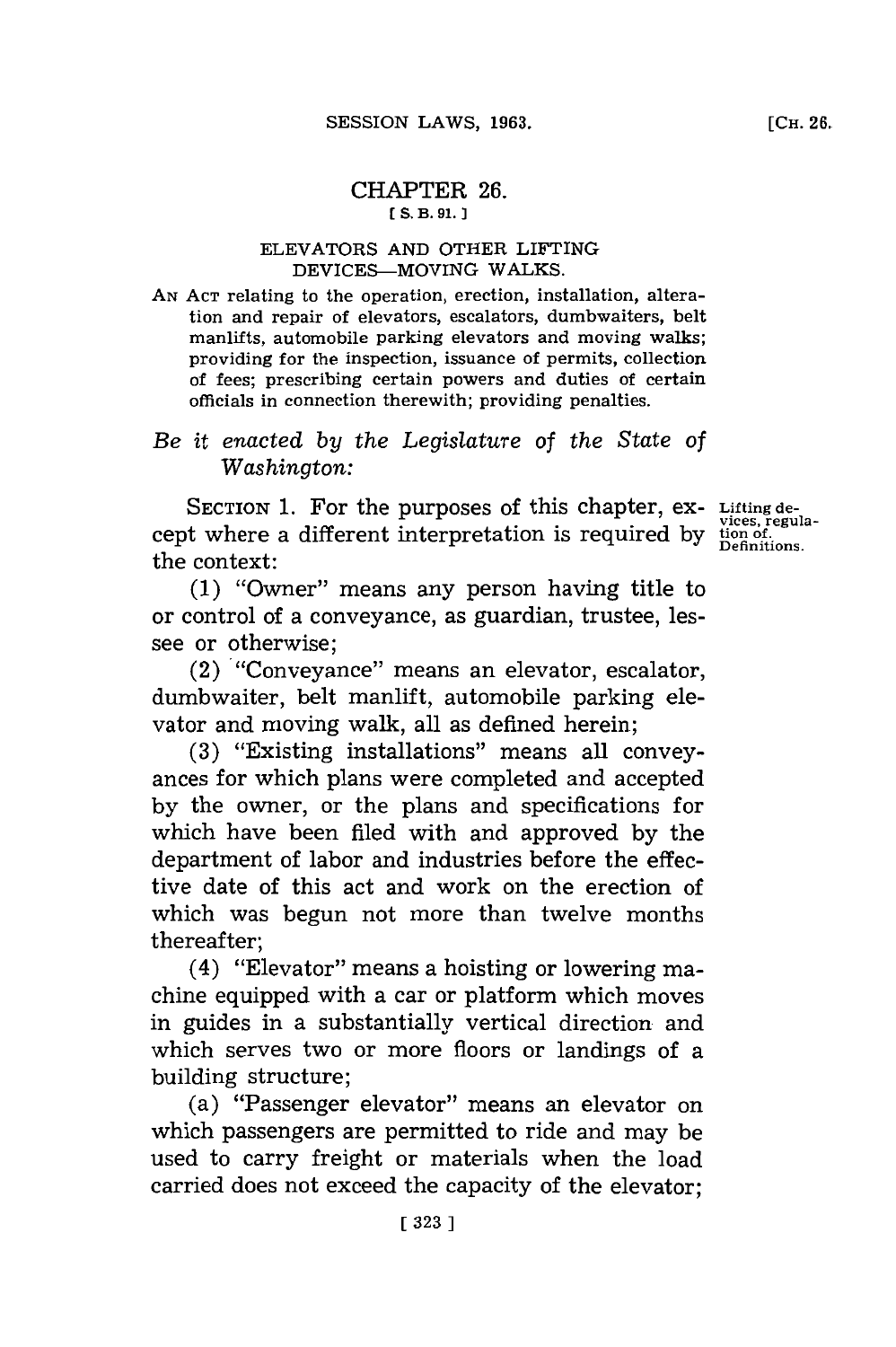**CH. 26.1**

Lifting de-<br>vices, regula- (b) "Freight elevator" means an elevator used<br>tion of a primarily for carrying freight and on which only Litting de-<br>vices, regula- (b) "Freight elevator" means an elevator used<br>pefinitions. primarily for carrying freight and on which only the operator, the persons necessary for loading and unloading and such employees as may be approved **by** the department of labor and industries are permitted to ride;

> (c) "Sidewalk elevator" means a freight elevator which operates between a sidewalk or other area exterior to the buildings and floor levels inside the building below such area, which has no landing opening into the building at its upper limit of travel and which is not used to carry automobiles;

> **(5)** "Escalator" means a power driven, inclined, continuous stairway used for raising and lowering passengers;

> **(6)** "Dumbwaiter" means a hoisting and lowering mechanism equipped with a car which moves in guides in a substantially vertical direction, the floor area of which does not exceed nine square feet, whose total inside height, whether or not provided with fixed or removable shelves, does not exceed four feet, the capacity of which does not exceed five hundred pounds and is used exclusively for carrying materials;

> **(7)** "Automobile parking elevator" means an elevator located in either a stationary or horizontally moving hoistway and used exclusively for parking automobiles where, during the parking process, each automobile is moved either under its own power or **by** means of a power driven transfer device onto and off the elevator directly into parking spaces or cubicles in line with the elevator and where no persons are normally stationed on any level except the receiving level;

> **(8)** "Moving walk" means a type of passenger carrying device on which passengers stand or walk and whose passenger carrying surface remains parallel to its direction of motion;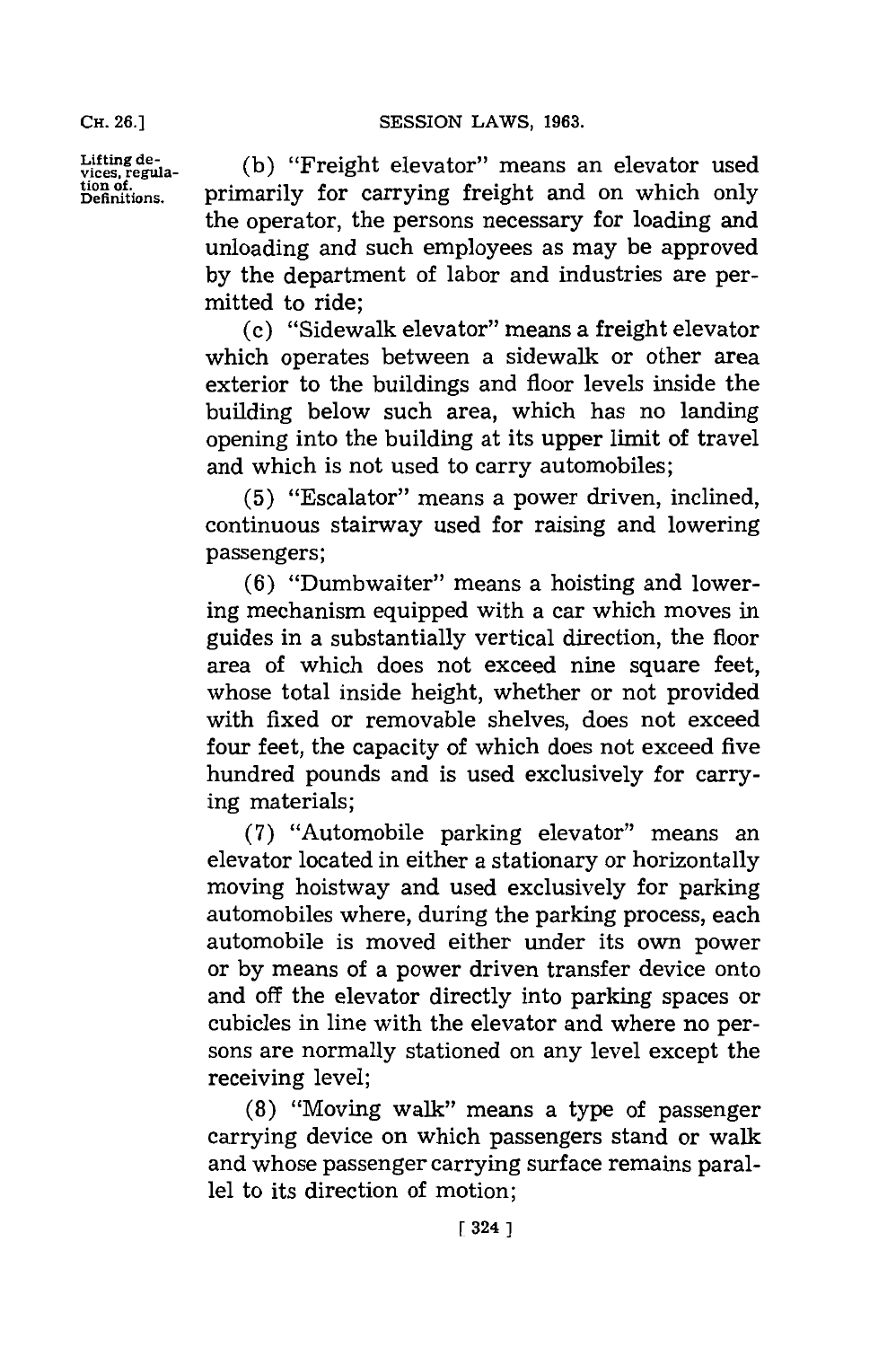**(9)** "Manlift" means a device consisting of a power driven endless belt provided with steps or platforms and hand hold attached to it for the transportation of personnel from floor to floor;

**(10)** "Division" means the division of safety of the department of labor and industries;

**(11)** "Supervisor" means the supervisor, of the division of safety of the department of labor and industries;

(12) "Inspector" means any safety or elevator inspector of the division including assistant and deputy inspectors, or the mechanical or elevator inspectors of the municipality having in effect an elevator ordinance as hereinafter set forth;

**(13)** "Permit" means a permit issued **by** the supervisor to construct, install or operate a conveyance.

**SEC.** 2. The purpose of this act is to provide for **Purpose.** the safe mechanical and electrical operation, erection, installation, alteration, inspection, and repair of conveyances, and all such operation, erection, installation, alteration, inspection, and repair subject to the provisions of this act shall be reasonably safe to persons and property and in conformity with the provisions of this act and the applicable statutes of the state of Washington, and all orders, rules and regulations of the department of labor and industries issued **by** authority thereof. Conformity in this respect with the applicable rules and regulations set forth in the American Standard Safety Code for Elevators, Dumbwaiters and Escalators shall be prima facie evidence that such operation, erection, installation, alteration, inspection and repair is reasonably safe to persons and property.

SEC. 3. The director of the department of labor Administrator. and industries shall administer this act through the supervisor of the division of safety. The supervisor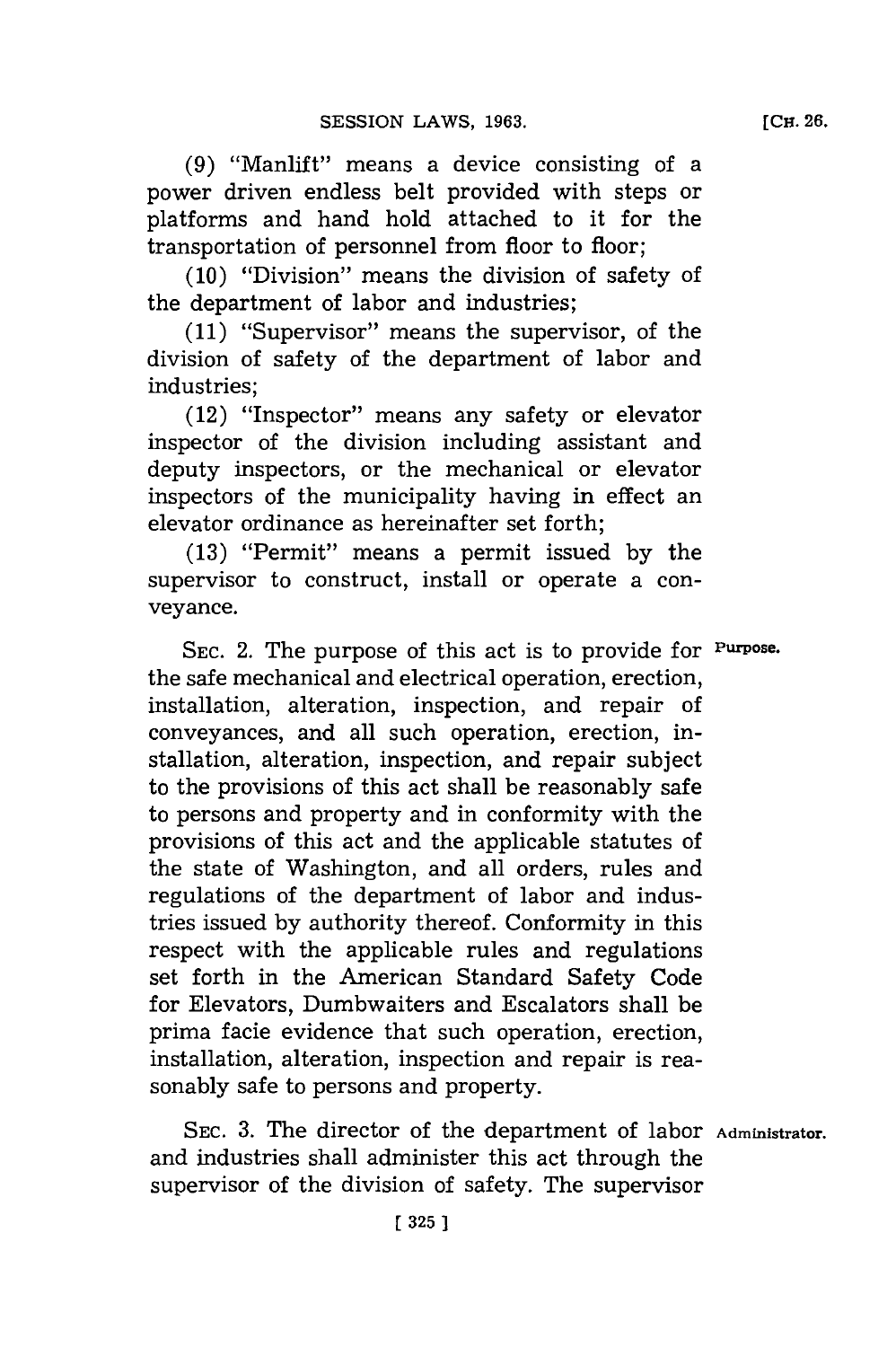**CH. 26.]**

**SESSION LAWS, 1963.** 

Rules and **band is shall promulgate and adopt such rules and regula** tions governing the mechanical and electrical operation, erection, installation, alterations, inspection, acceptance tests, and repair of conveyances as may be necessary and appropriate and shall also promulgate and adopt minimum standards governing exist-**Proviso.** ing installations: *Provided,* That in the execution of this rule making power and prior to the promulgation and adoption of rules and regulations **by** the supervisor, he shall consider generally the rules and regulations for the safe mechanical operation, erection, installation, alteration, inspection, and repair of conveyances, including the American Standard Safety Code for Elevators, Dumbwaiters and Escalators, and any amendatory or supplemental provisions thereto, and he shall be guided **by** the provisions thereof where pertinent and consistent with the purposes of this act. Nothing in this act shall limit the authority of the division to prescribe or enforce general or special safety orders in accordance with the provisions of chapter 49.16 RCW.

subject to act.

**Scope as to**<br>joint occupancy with<br>exempted mu-<br>nicipality.

**Conveyances** SEC. 4. All privately owned conveyances and all publicly owned conveyances are subject to the provisions of this act except as hereinafter specifically excluded.

> SEC. 5. In the event that municipalities otherwise exempted herein, which occupy any building or structure exclusively or jointly with a county or other political subdivision, those municipalities shall govern the operation, erection, installation, alteration, inspection and repair of any conveyance located in such building or structure.

**responsibility**

Party SEC. 6. (1) The person or firm installing, relocating or altering any conveyance shall be responsible for its operation and maintenance until the operating permit therefor has been issued **by** the supervisor except during the period when any limited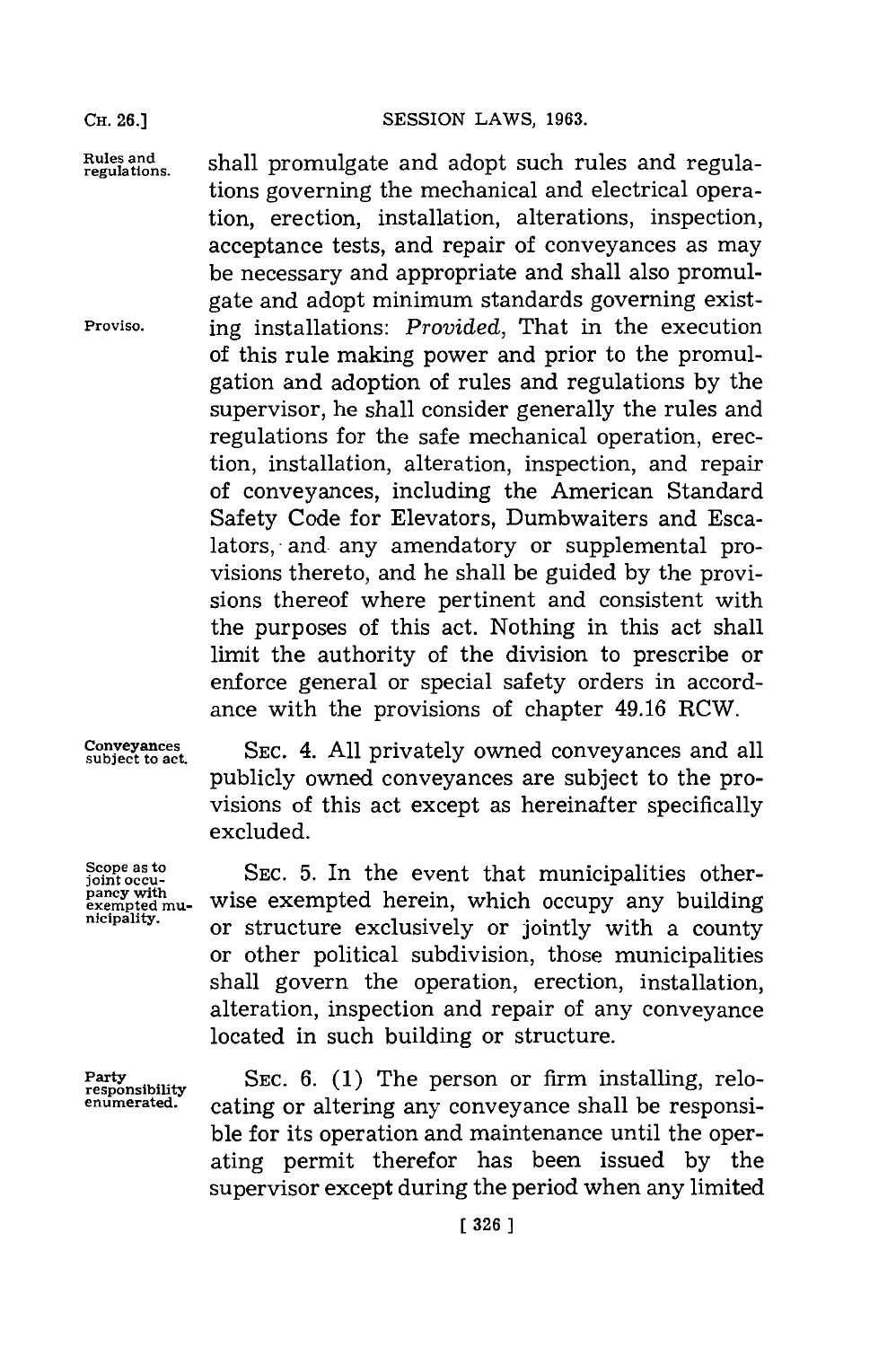operating permit as defined in section **9** paragraph (2) of this act shall be in effect, and shall also be responsible for all tests of new, relocated, and altered equipment until the operating permit thereof has been issued **by** the supervisor.

(2) The owner or his duly appointed agent shall be responsible for the safe operation and proper maintenance of the conveyance after the operating permit has been issued **by** the supervisor and also during the period of effectiveness of any limited operating permit as defined in section **9** paragraph (2) of this act. The owner shall be responsible for all periodic tests required **by** the supervisor.

**SEC. 7. All** new and existing conveyances shall **conveyances to have serial** have a serial number painted on or attached as di- **number.** rected **by** the supervisor. This serial number shall be assigned **by** the supervisor and shown on all required permits.

SEC. 8. (1) An installation permit shall be ob- **Installation** tamned from the supervisor before erecting, install- **required.** ing, relocating, or altering a conveyance.

(2) The installer of the conveyance shall submit an application for such permit in duplicate, in such form as the supervisor may prescribe.

**(3)** The permit issued **by** the supervisor shall be kept posted conspicuously at the site of installation.

(4) No permit shall be required for repairs and replacement normally necessary for maintenance and made with parts of equivalent materials, strength and design.

**SEC. 9. (1)** An operating permit shall be re- **operating per**quired for each conveyance operated in the state of Washington except during its erection **by** the person or firm responsible for its installation. **A** permit issued **by** the supervisor shall remain in

**permit**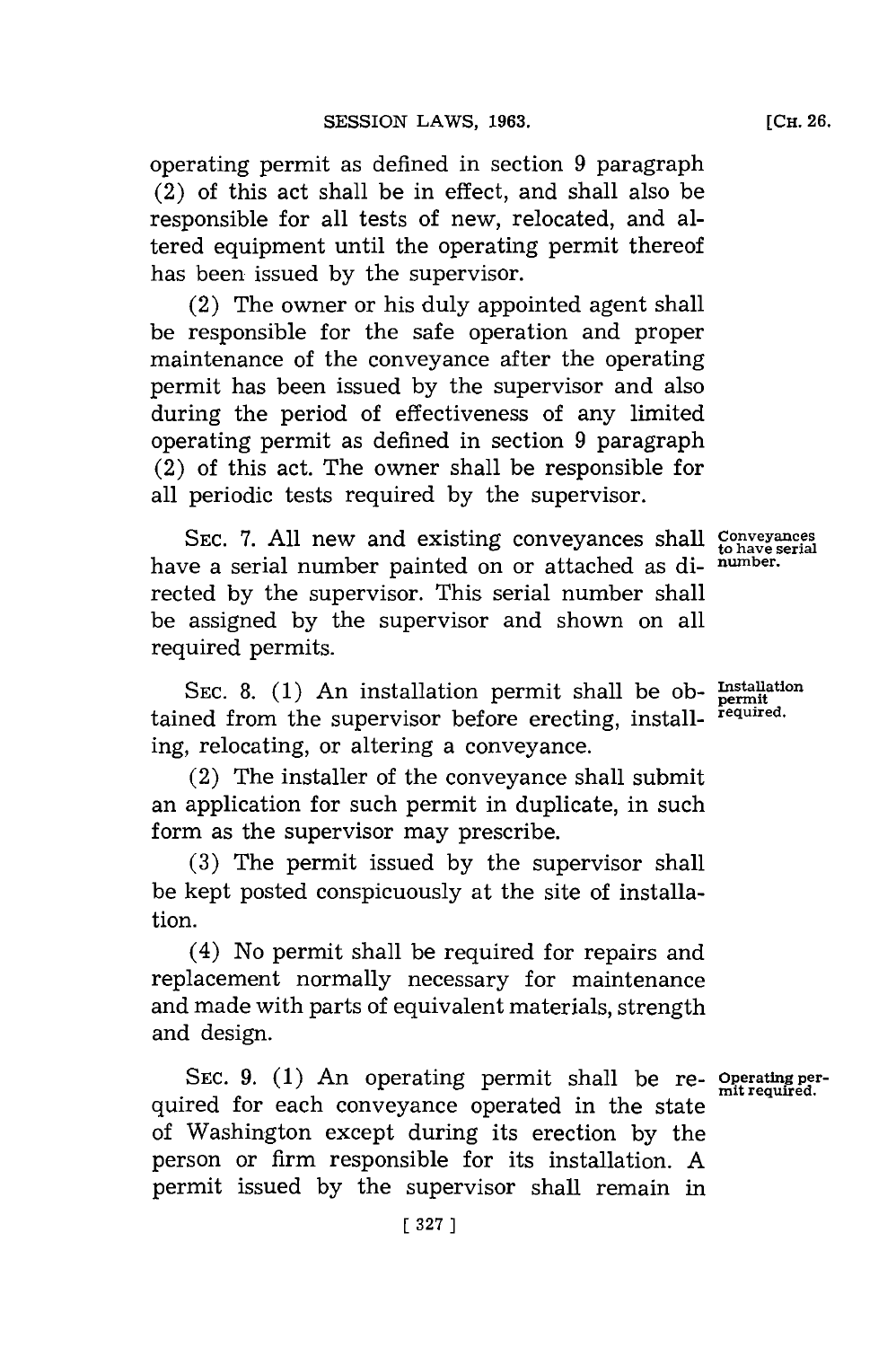effect and be kept conspicuously posted near the conveyance or in the machine room thereof.

(2) The supervisor may permit the temporary use of any conveyance during its installation or alteration, under the authority of a limited permit issued **by** the supervisor for each class of service. Limited permits shall be issued for a period not to exceed thirty days and may be renewed at the discretion of the supervisor. Where a limited permit is issued, a notice bearing the information that the equipment has not been finally approved shall be conspicuously posted.

**(3)** The supervisor may at any time and after giving notice and an opportunity to be heard in accordance with the provisions of chapter 34.04 RCW, in the interest of safety, revoke any current permit to operate a conveyance.

**Acceptance SEC. 10. (1)** The person or firm installing, re**of.** locating or altering conveyances shall notify the supervisor in writing, at least seven days before completion of the work, and shall subject the new, moved, or altered portions of the equipment to the acceptance tests.

> (2) **All** new, altered, or relocated conveyances where a permit has been issued, shall be inspected for compliance with the requirements of this act **by** an inspector in the employ of the division who shall also witness the test specified.

Requirement SEC. 11. The requirements of this act are inwhen. *a* tended to apply to all conveyance installations except as modified or waived **by** the supervisor. They are intended to be modified or waived whenever any requirements are shown to be impracticable, such as involving expense not justified **by** the pro-**Proviso.** tection secured: *Provided,* That equivalent or safer construction is secured in other ways. Such exceptions shall apply only to the installation covered **by** the application for waiver.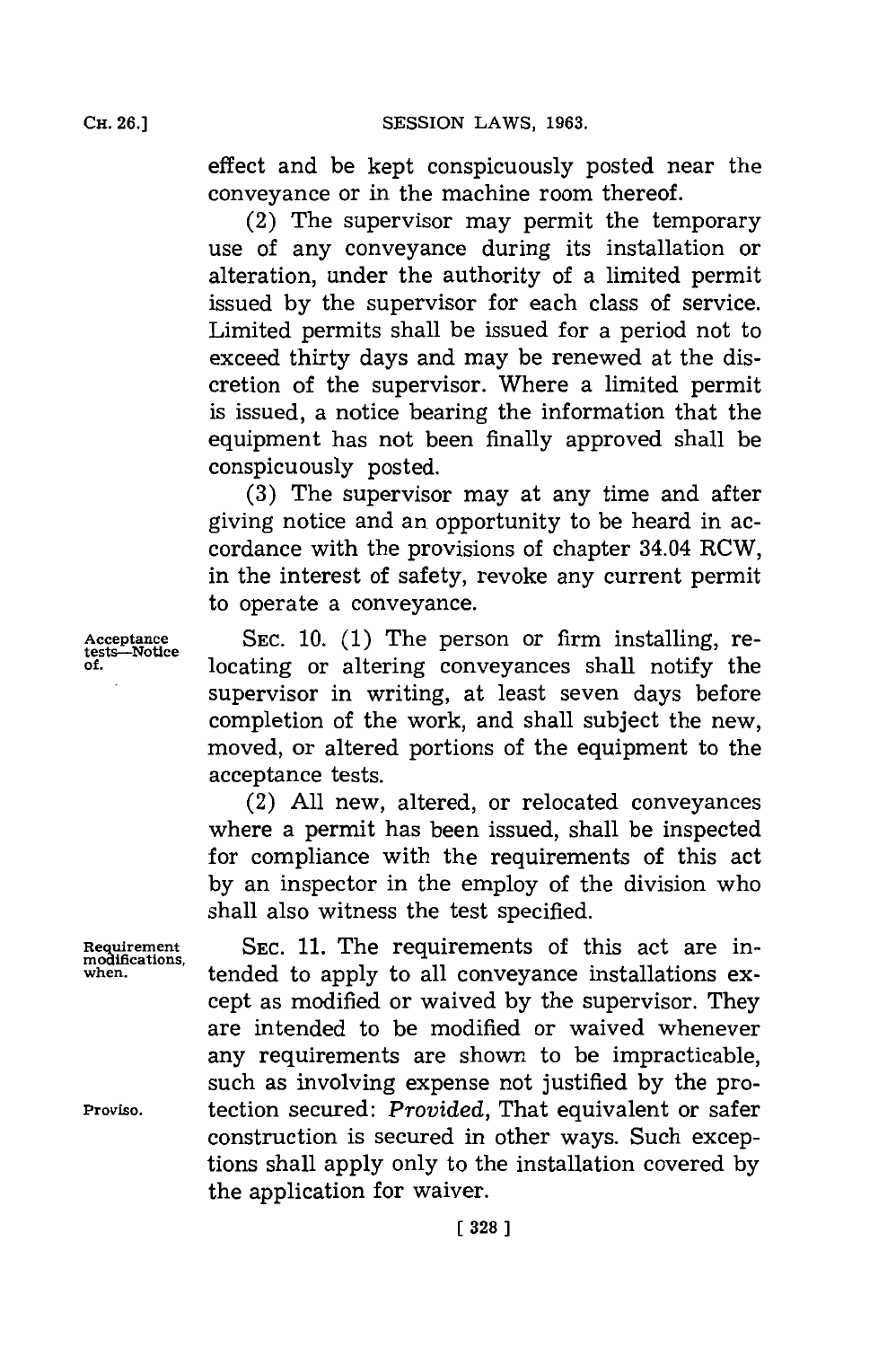**SEC.** 12. **(1)** The supervisor shall appoint and **Employment** employ inspectors, as may be necessary to carry out the provisions of this act, under the provisions of the rules and regulations adopted **by** the state personnel board in accordance with chapter 41.06 RCW.

(2) The supervisor shall cause all conveyances Annual in-<br>be inspected and tested at least once each vear, *Scope*. to be inspected and tested at least once each year. Inspectors shall have the right during reasonable hours to enter into and upon any building or premises in the discharge of their official duties, for the purpose of making any inspection or testing any conveyance contained thereon or therein. Inspections and tests shall conform with the rules and regulations promulgated and adopted **by** the supervisor. **All** installations shall be inspected **by** the supervisor before any initial permit for operation shall be issued. Permits shall not be issued until the fees required herein have been paid.

**(3)** If inspection shows a conveyance to be in an unsafe condition, the supervisor shall issue an inspection report in writing requiring the repairs or alterations to be made to the conveyance which are necessary to render it safe, and may order the operation thereof discontinued until the repairs or alterations are made or the unsafe conditions are removed.

(4) No fee shall be charged for the yearly inspections or for the initial inspection after installation or alteration. If however, the conveyance does not **Reinspection** meet the requirements of the department, and if another inspection is required to confirm compliance **by** the person having control over the conveyance with the regulations of the department, then an inspection fee of ten dollars per conveyance to be inspected shall be charged for such first reinspection, and if there is still failure to comply with the rules of the department, a fee of twenty-five

[ **329 ]**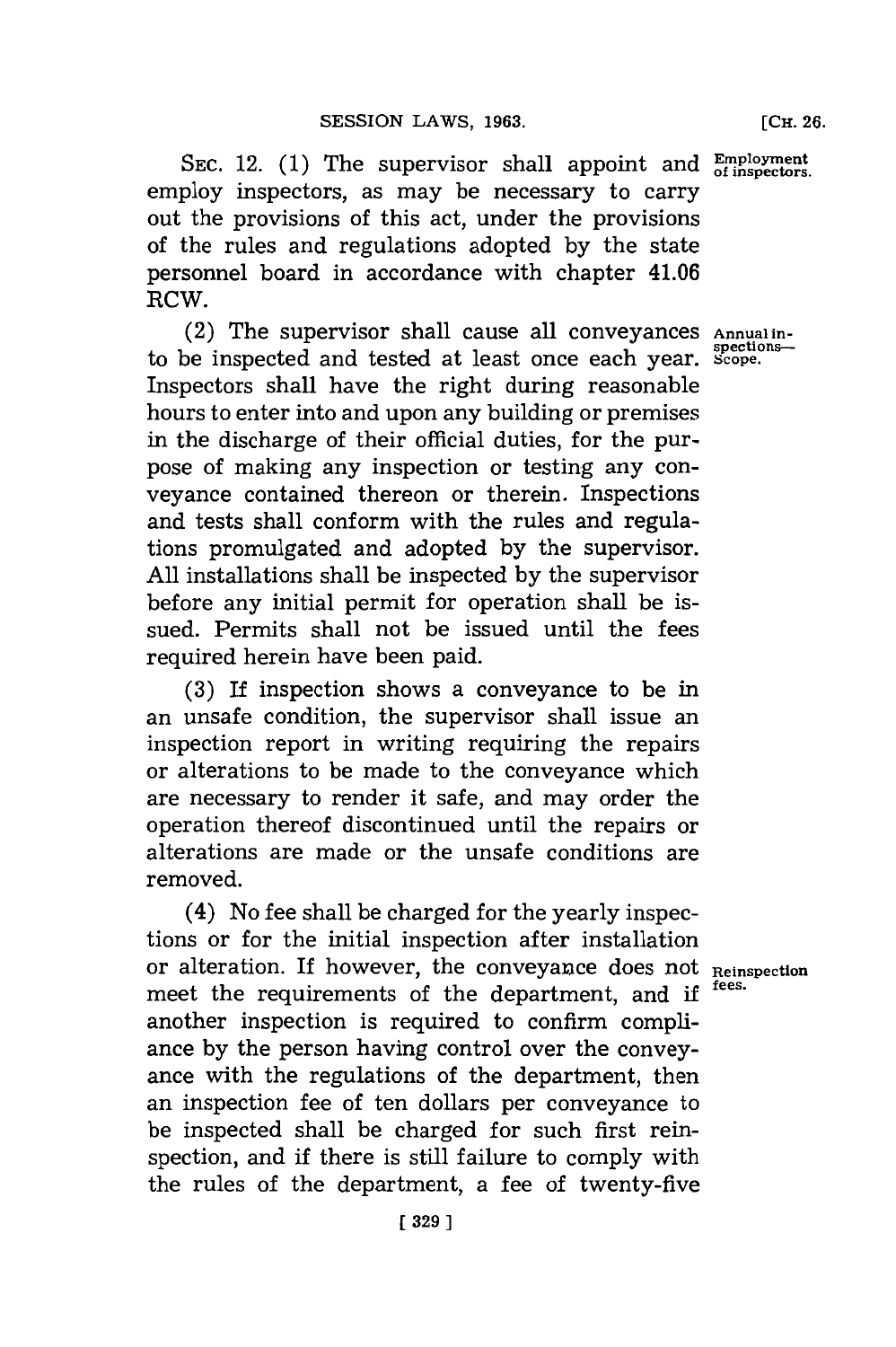dollars shall be charged for every unit requiring a further reinspection. These fees are in addition to the fees charged under section **13** of this act and must be paid before issuance of an operating permit.

**Supplemental (5)** Any person, firm, corporation or govern- **inspection fees,** mental agency may secure supplemental inspections of conveyances **by** paying to the division a fee of twenty-five dollars per day plus the standard per diem and mileage allowed **by** the division to its inspectors.

> **(6)** Any inspection of a conveyance **by** the supervisor in accordance with the provisions of this act shall constitute inspection and compliance with the requirements of chapter 49.16 RCW.

**Construction SEC. 13. (1)** Before a permit is issued for the **or alteration permits--Ap-** construction, alteration, relocation or installation of a conveyance subject to the provisions of this act, application for such permit shall be made to the supervisor accompanied **by** a fee as set forth in the fee schedule in this section. No work shall be done until the permit has been issued. Construction and alteration permits shall be valid for one year from date of issue. Renewals may be obtained for one dollar for each permit. No permit or fees shall be required for ordering repairs and replacement of damaged, broken or worn parts necessary for normal maintenance and no permit or fee shall be required for any conveyance exempted **by** section 20 of this act.

**Construction** The construction and alteration fee schedule **fee schedule,** shall be:

| TOTAL COST                                  | FEE.  |
|---------------------------------------------|-------|
| \$250.00 to and including $$1,000$ \$ 10.00 |       |
| \$1,001 to and including $$15,000$          |       |
|                                             | 15.00 |
| For each additional $$1,000$                | 2.00  |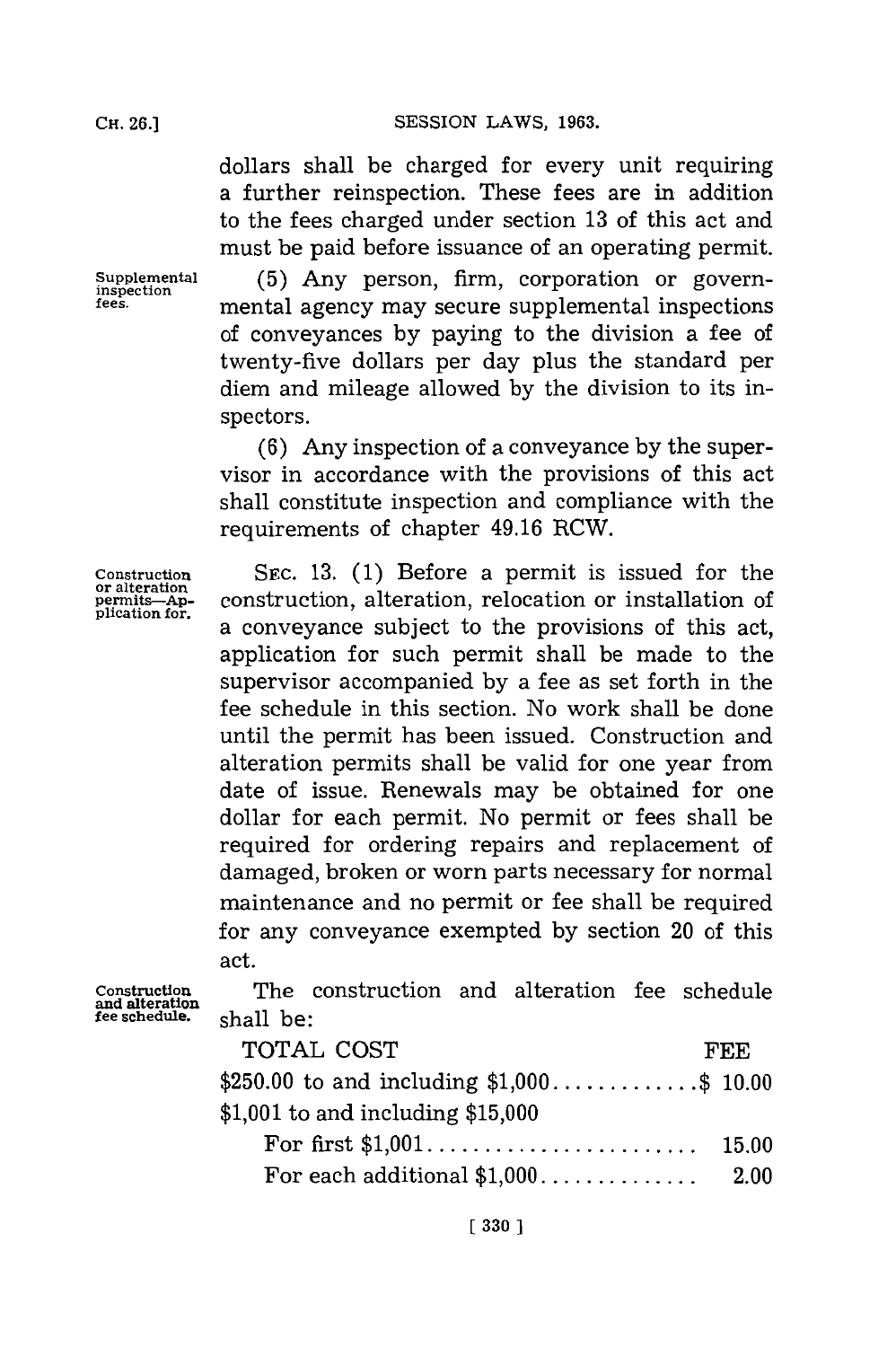| \$15,001 to and including \$50,000       |       |
|------------------------------------------|-------|
|                                          | 43.00 |
| For each additional $$1,000$ or fraction | 1.00  |
| Over \$50,001                            |       |
|                                          |       |

For each additional **\$1,000** or fraction. **.. . .50**

(2) Fees for annual operation shall be paid in **Annual oper**accordance with the following schedule and no annual operating permit shall be issued for the operation of a conveyance until such fees have been received **by** the division.

| <b>ANNUAL FEE</b><br><b>CONVEYANCE</b>                              |      |
|---------------------------------------------------------------------|------|
| Each power operated passenger and freight                           |      |
| elevator \$ 15.00                                                   |      |
| Each belt manlift                                                   | 8.00 |
| Each dumbwaiter $\dots\dots\dots\dots\dots\dots\dots\dots\dots$     | 8.00 |
| Each escalator $\dots\dots\dots\dots\dots\dots\dots\dots\dots\dots$ | 7.50 |
| Each moving walk                                                    | 8.00 |
| Each automobile parking elevator  15.00                             |      |

**SEC.** 14. Whenever any conveyance is being op- **Injuinctive** erated without the permit herein required, the attor- **prevent** ney general or the prosecuting attorney of the county **operation.** may apply to the superior court of the county in which the conveyance is located for an injunction restraining the operation thereof until such condition is corrected. No bond shall be required from the division in such proceedings.

SEC. 15. If all corrections stated on the inspection **Hearing to determine** report are not complied with, a hearing before the **cmlance.** supervisor may be held at the supervisor's request in accordance with the provisions of chapter 34.04 RCW, at which the owner, operator, or other person in charge of the conveyance shall appear and show cause why he should not comply with the report. Failure to do so, without sufficient reasons, will be prima facie evidence of noncompliance.

**unauthorized**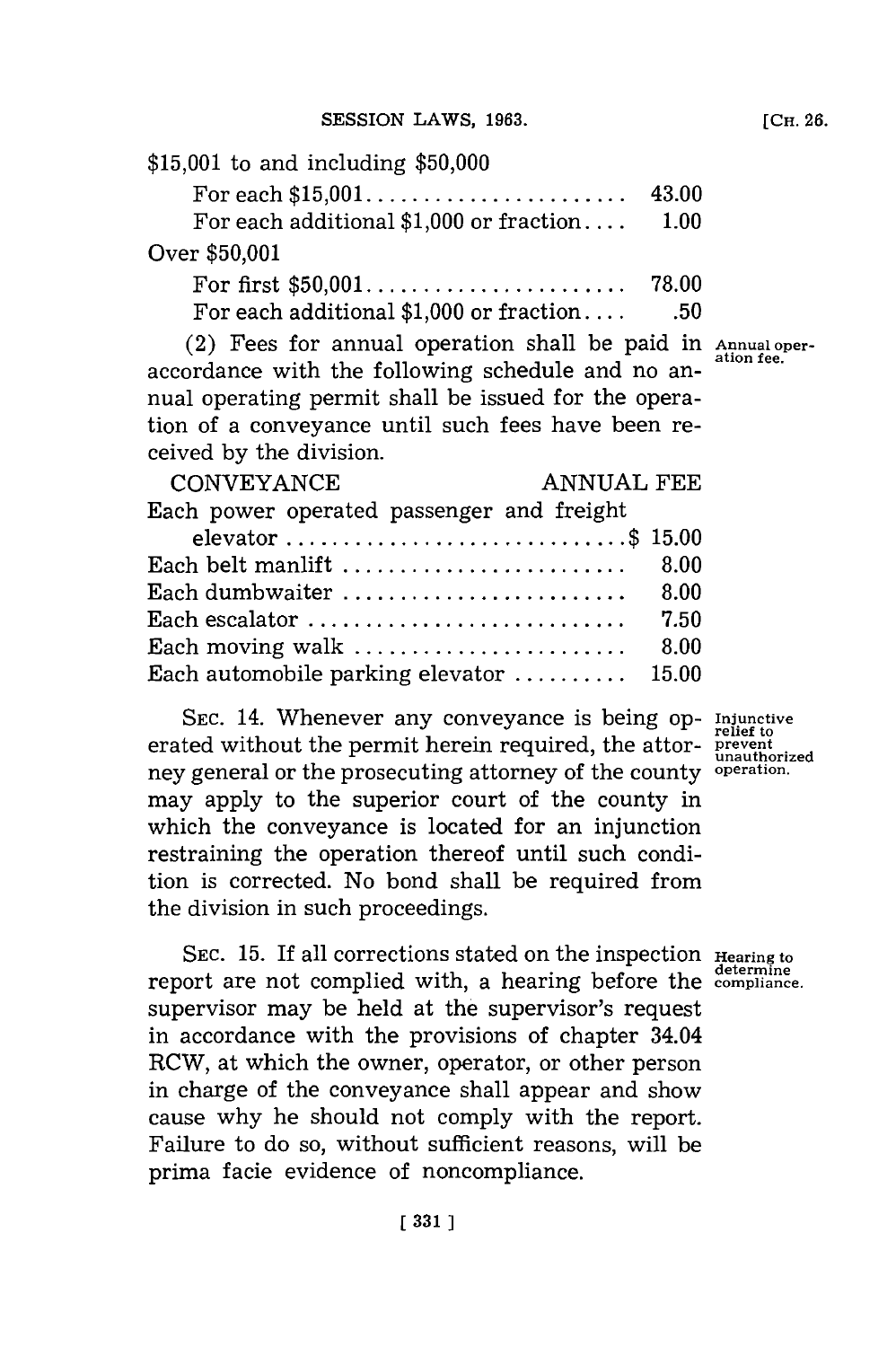Hearing order **SEC. 16. If it appears to the supervisor after** hearing that the conveyance is unsafe and that the requirements contained in the inspection report should be complied with or that other things should be done to make such equipment safe, the supervisor may order or confirm the withholding of the permit and may make such requirements as he deems proper for repair or alterations and for the correction of such unsafe conditions. Such orders may thereafter be reheard **by** the supervisor or reviewed **by** the courts in the manner specified for safety orders of the division.

**Review under SEC. 17.** Any person aggrieved **by** any order of **chapter 34.04** RCW. the supervisor may have the same reviewed **by** the courts in accordance with the provisions of chapter 34.04 RCW.

**Penalty. SEC. 18. (1)** The construction, installation, relocation, alteration, or operation of a conveyance **by** any person owning or having the custody, management or operation thereof without a permit except as provided in sections **8** and **9** of this act is a misdemeanor and shall be punishable **by** a fine not to exceed two houndred fifty dollars, or ninety days in the county jail. Each day of violation shall be a separate offense. No prosecution shall be maintained where the issuance or renewal of a permit has been requested but upon which no action has been taken **by** the supervisor.

> (2) Every person who shall wilfully or continuously violate or fail to comply with any rule or regulation of the division promulgated under authority of this act, shall be punished **by** a penalty of not more than two hundred fifty dollars.

Accidents-<br>
Notice of and<br> **I**nvestigation. shall promptly notify the supervisor of each and shall promptly notify the supervisor of each and every accident to a person requiring the service of a physician or disability exceeding one day, and shall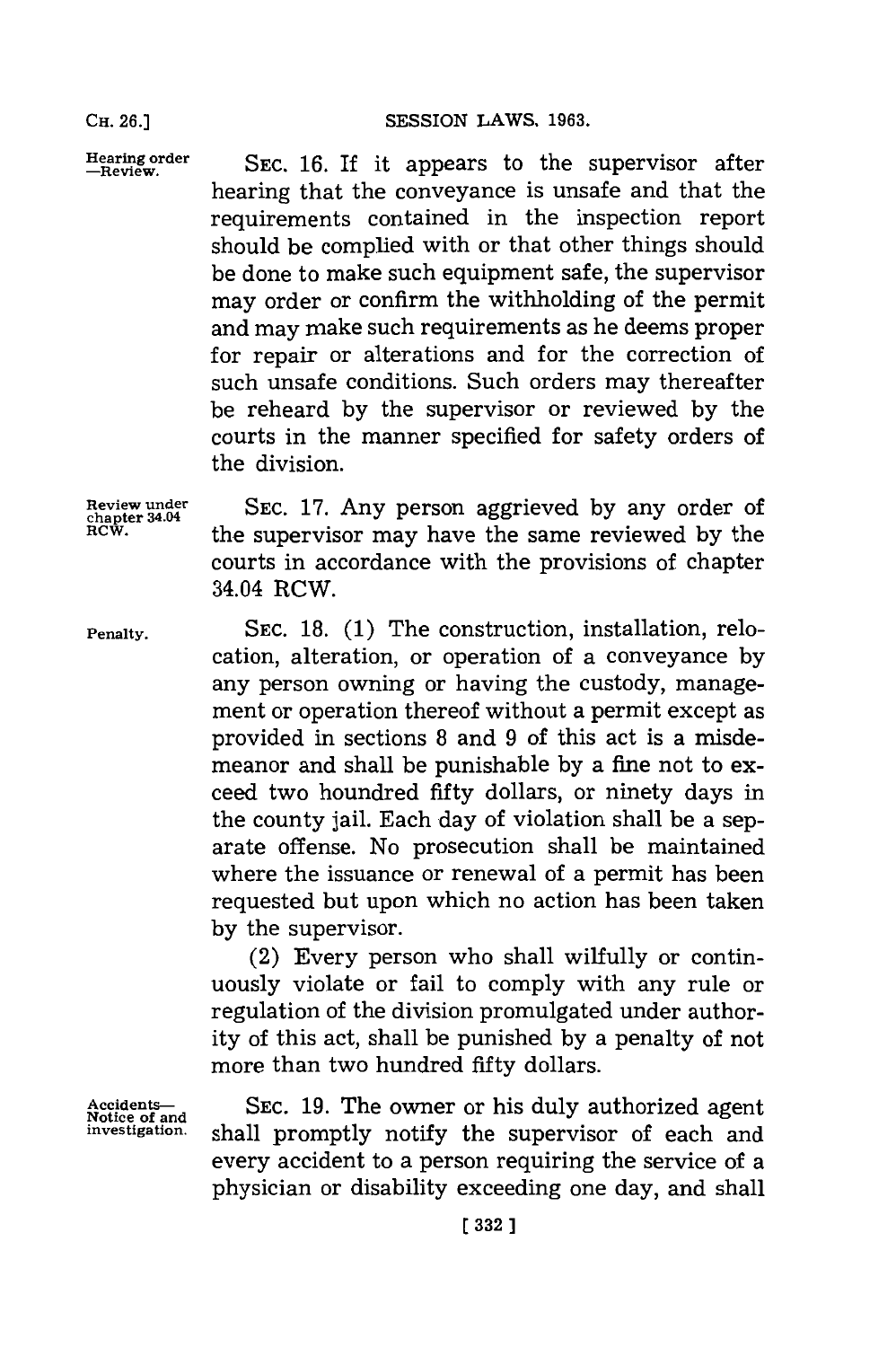afford the supervisor every facility for investigating and inspecting such accident. The supervisor shall without delay, after being notified, make an inspection and shall have placed on file a full and complete report of such accident. Such report shall give in detail all material facts and information available and the cause or causes, so far as they can be determined. The report shall be open to public inspection at all reasonable hours. When an accident involves the failure or destruction of any part of the construction or the operating mechanism of a conveyance, the use of such device is forbidden until it has been made safe and until it has been reinspected and any repairs, changes, or alterations have been approved **by** the supervisor and a permit on such a form as he may prescribe has been issued **by** him. The removal of any part of the damaged construction or operating mechanism from the premises is forbidden until permission to do so has been granted **by** the supervisor.

**SEC.** 20. The provisions of this act shall not ap- **Act inappi- cable, where. ply** where;

**(1)** Conveyances are permanently removed from service and made effectively inoperative;

(2) Where the conveyance is of a temporary nature erected or for use during or for the duration of construction work only;

**(3)** Conveyances are located within and are subject to the inspection of any municipality having in effect an elevator code prior to the adoption of this act, and the provisions of which municipal elevator code are equal to or in conformity with the provisions and safety standards of the American Standard Safety Code for Elevators, Dumbwaiters and Escalators.

(4) Belt manlifts are installed and used exclusively **by** persons enumerated **by** or governed **by**